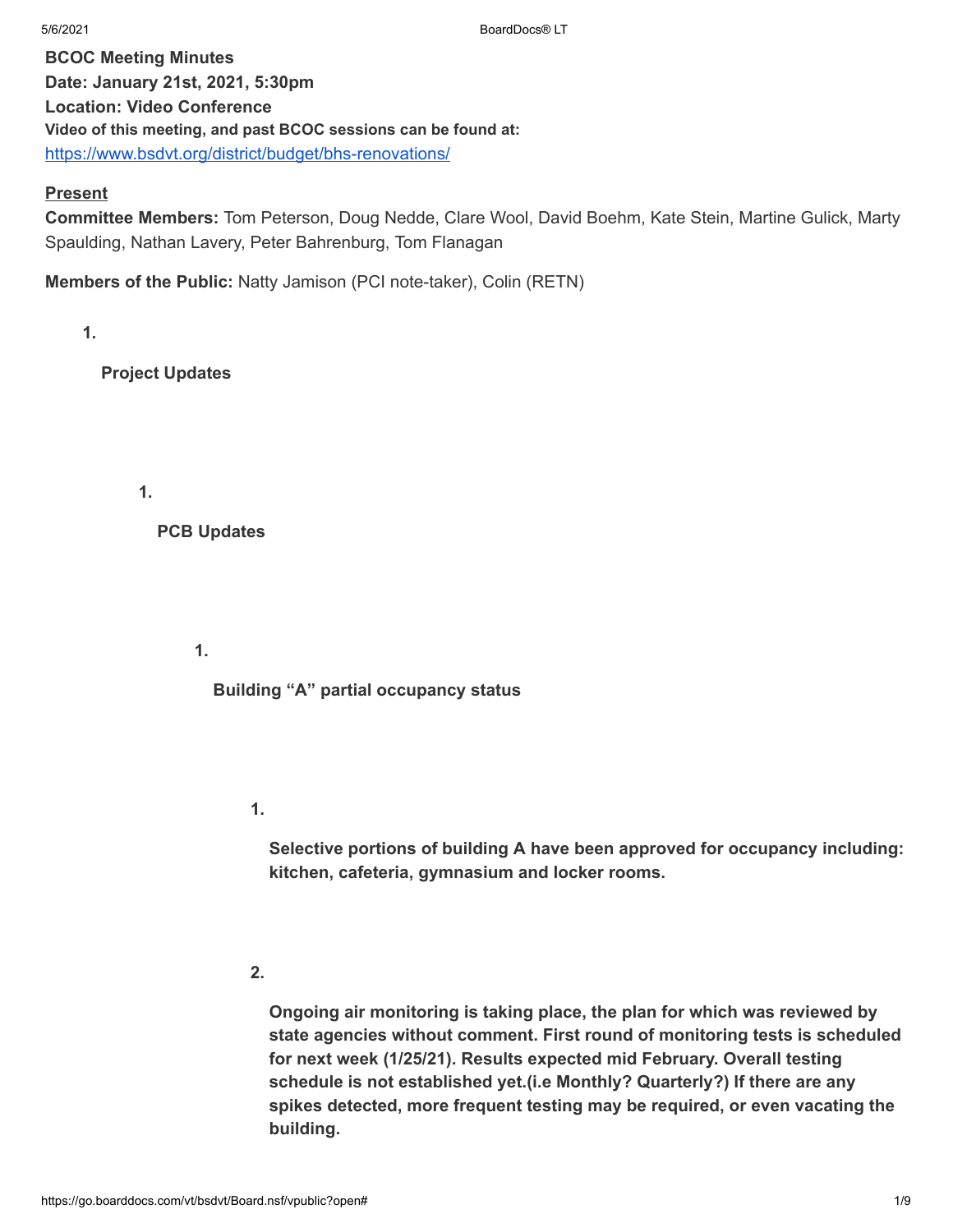**Material sampling status**

**1.**

**Sampling is complete in buildings A, B, and D. F will be complete tomorrow (1/22/21) at which point sampling will proceed to C and E buildings. Samples shipped to the lab daily.**

# **2.**

**Doug Nedde (DN): Is this different sampling from what took place in the fall? Tom Peterson (TP): Yes, that was mostly limited to air sampling. This work is 'characterization' of all suspect materials. Profile of that material will dictate the remediation plan.**

#### **3.**

**Lab results are due at the end of January / early February. The results will then be built into a spreadsheet and full report showing the results and locations, diagrams, etc. That will be complete by the end of February.**

**3.**

#### **Soil sampling status**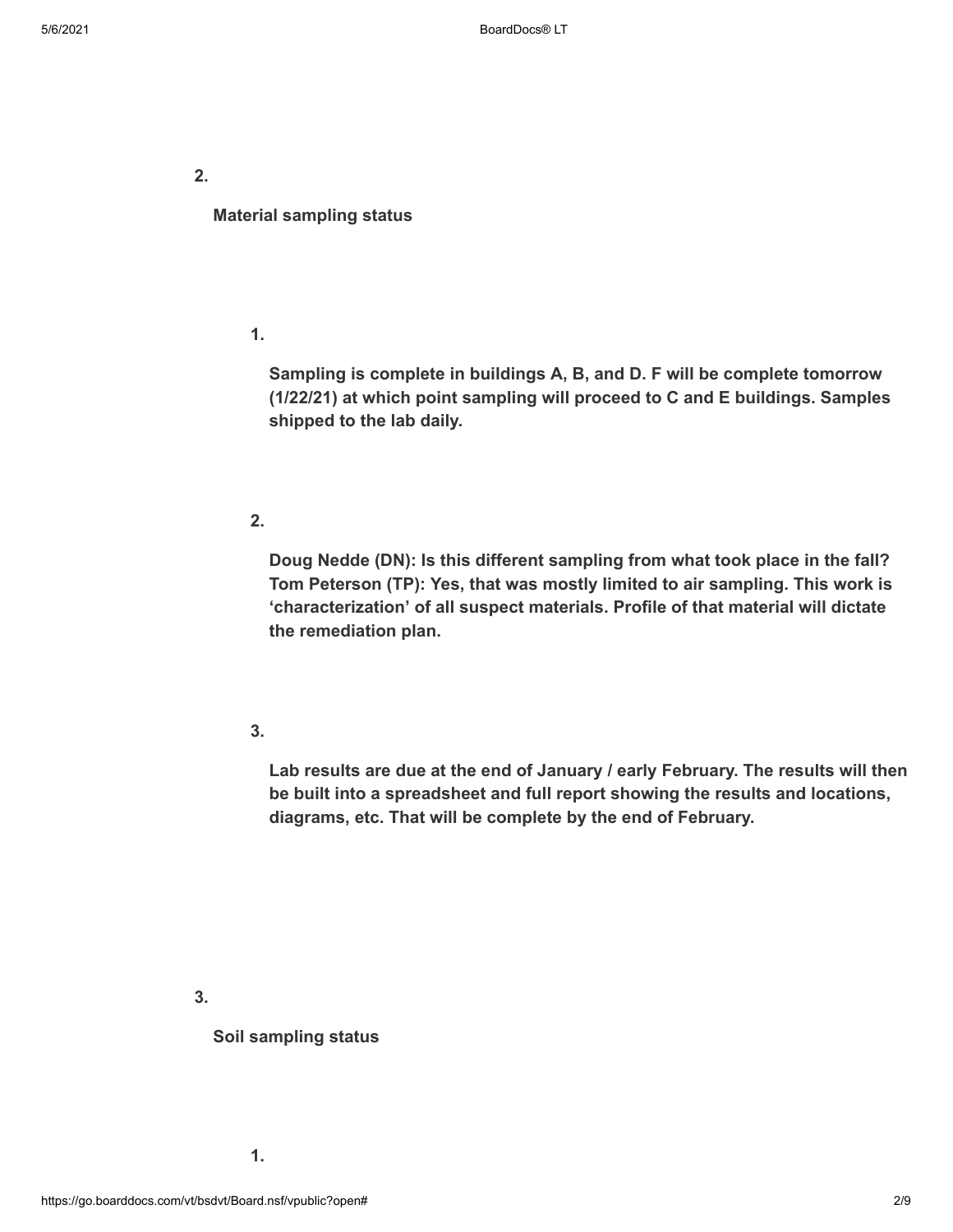#### 5/6/2021 BoardDocs® LT

**Several hundred samples have been collected around the exterior of the facility. This round of sampling is complete. These will allow the consultants to build a 3d map / profile of the soils to show where all the contaminated soils are. Report is due on 2/8/21.**

**2.**

**Other Status Updates:**

**1.**

**Design Development**

**1.**

**Design Development is complete - there are over 600 pages of drawings and two spec books totalling over 2000 pages.**

**2.**

## **Estimating**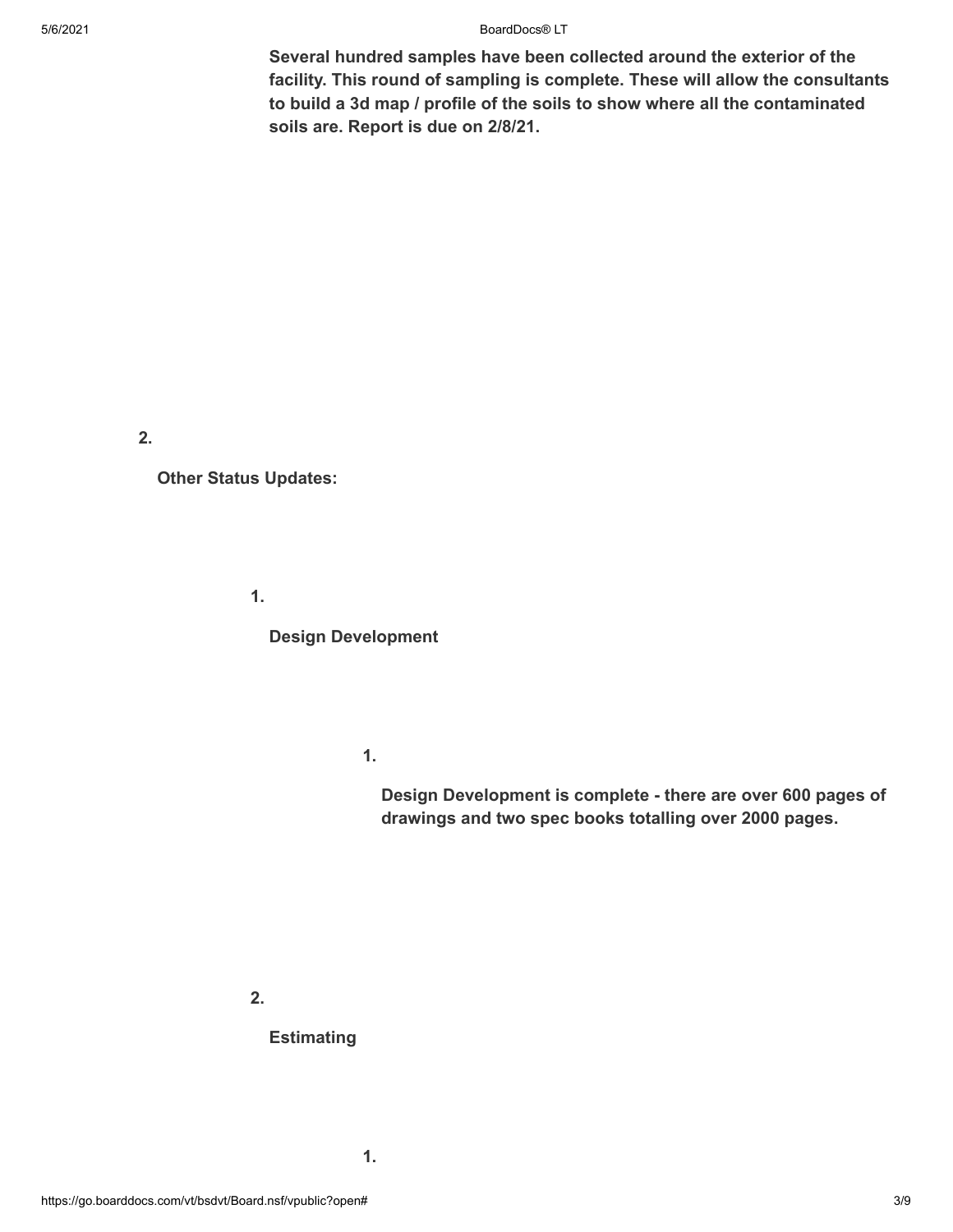**WT is reviewing the DD package and issuing/tracking RFIs.**

**2.**

**Estimate expected at the end of January. DN: has WT done recent work in our market? TP: Yes, they built the new wing in the medical center. Marty Spaulding (MS): And they utilize local subs for budget numbers as well. TP: The SD round was mostly in house, for the DD estimate they are leaning more on local subs. Should provide realistic numbers and it gives contractors a preview of the work.**

**3.**

**There are some indicators that we will be over budget again. February will be busy for the project team as a whole, analyzing that estimate. Similar to the value management process last spring.**

**3.**

**Permits**

**1.**

**Act 250 not required**

**2.**

**State and local permits are filed, 30-60 days for review for State permits. Zoning application from BRD was very thorough and well put together.**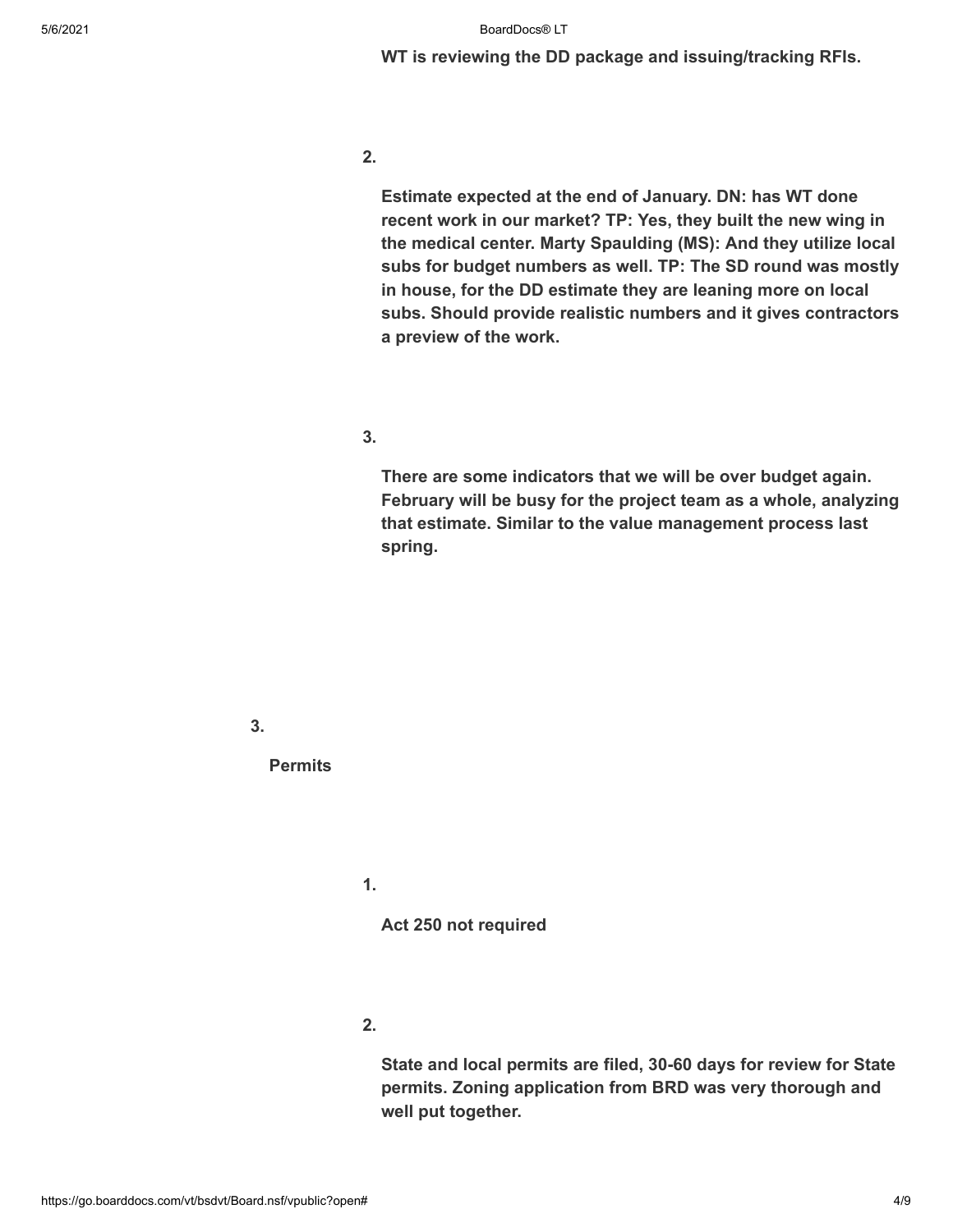**3 required hearings: Design Advisory Board (DAB), Design Review Board (DRB) and the Conservation Board (CB).**

**1.**

**DAB and CB meetings have taken place unanimous approval including parking waiver.**

**2.**

**DRB is scheduled for 2/2/21 - approval anticipated. May not gain approval at meeting allowing for up to 10 day deliberation period.**

**3.**

**DN: Stormwater permit generally takes the longest. MS: 45 days I think. TP: they have 30 days, but if they ask a question, the clock stops. Resumes upon answering. So that can stretch things out.**

**3.**

**Upcoming Milestones and Tasks**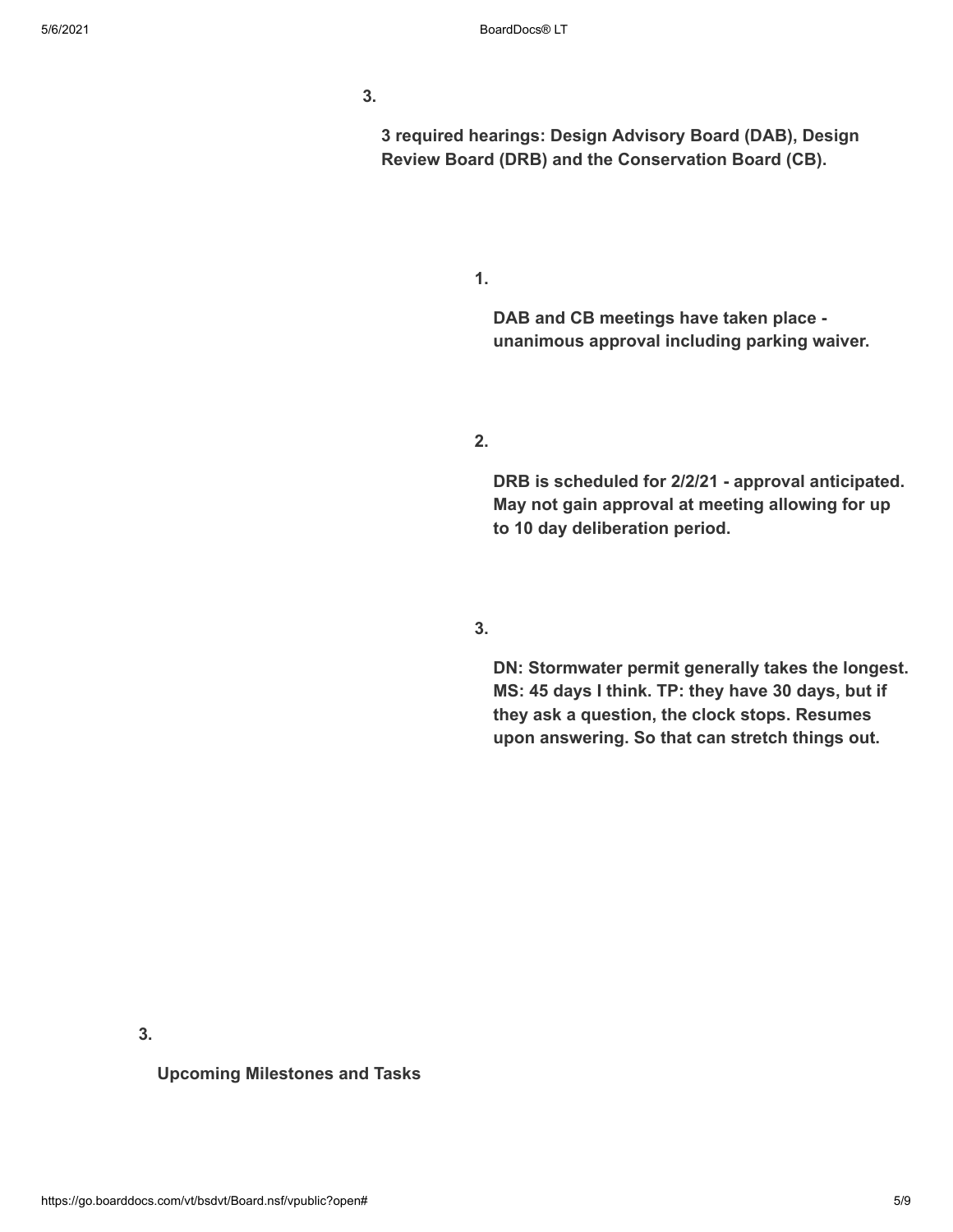**WT to deliver DD estimate by the end of January**

**1.**

**Will not include remediation costs. ATC and F&O will provide estimates for PCB and ACM remediation.**

**1.**

**Reconciling the remediation activity with the construction activity will be a challenge to address. Some materials may have absorbed PCBs, ceiling tile for instance. If WT is carrying ceiling demolition, and the remediation scope also carries that, we need to identify those overlaps.**

**2.**

**Estimate review will be conducted by all parties (design team, consultants, CM, and Owner). The BCOC will also assist in that process.**

**2.**

**Environmental consultants to provide remediation estimate by end of January**

**3.**

**Project team to analyze and report on revised cost estimates**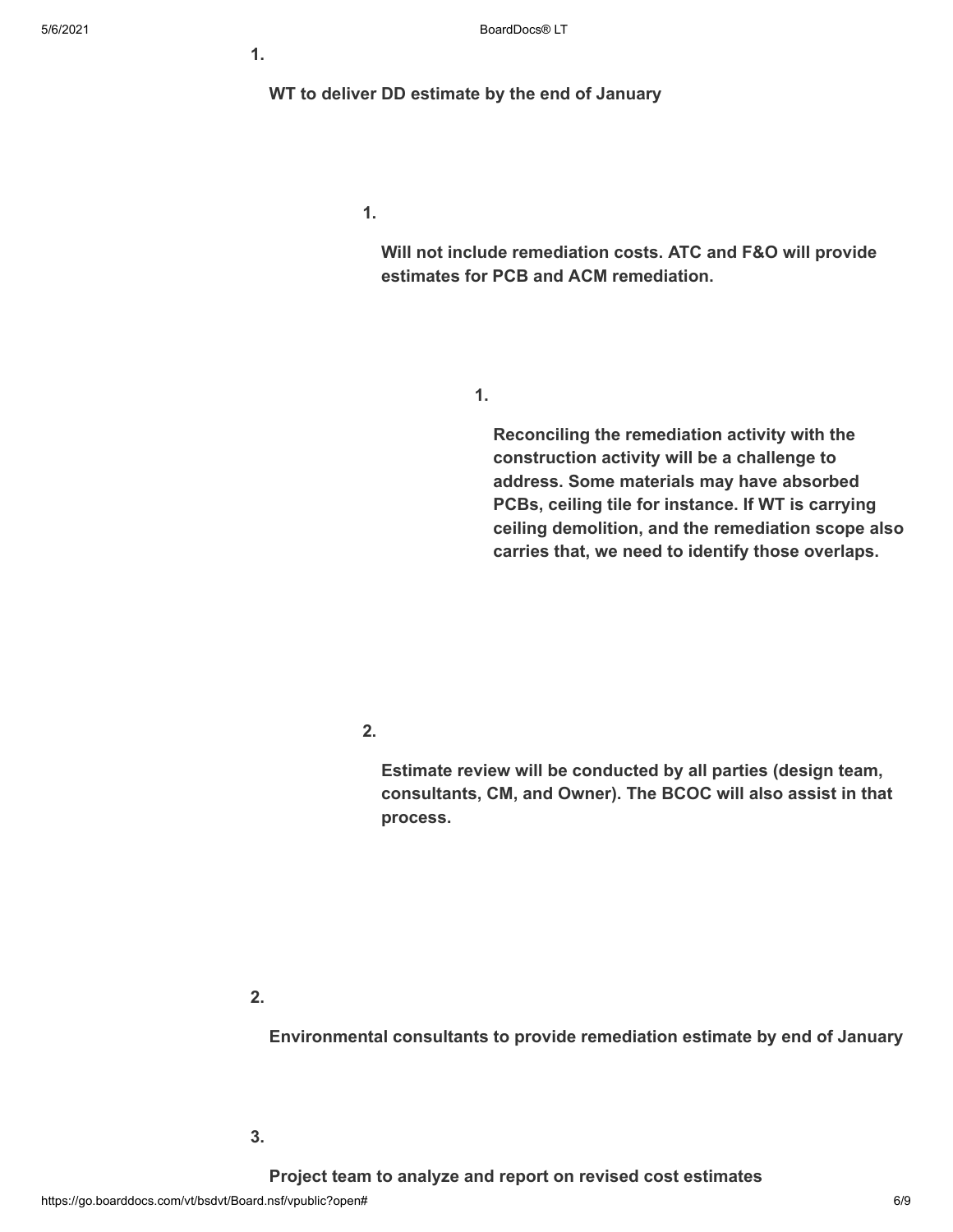**DN: When do we expect remediation and construction to begin? TP: There is the remediation and then the renovation. We all want to be sure that if we make this investment, that the facility will be fully functional (PCBs in air under 15 ng/cm). The pilot projects are our best way of ensuring that. If targets are hit, that will provide some assurance that we can do the same process throughout the facility. If not, we will have to do the next level of removal. So, first the pilot project will start in April or May at the earliest. I'd hope the district considers removing C building sooner rather than later. In the original scope, it was slated for demolition.That would simplify remediation efforts. E building could fall into the same category. It had been originally slated for swing space prior to demolition at an unspecified time in the future. It was never part of the main project. But if it were to be used as swing space it would require extensive remediation. DN: when will you understand the cost of demolition vs. remediation? TP: the pilot projects will hopefully provide us with that anwer. June or July or even later. That is the big question. MS: even if we demo, the remediation will still need to happen to some extent. Martine Gulick (MG): how do we go about prioritizing the demolition of C? MS: put out an early bid package for that demolition and remediation. TP: yes, some time after the characterization is complete. DN: the cost of removing C would be good to have soon. TP: agreed. Generally costs don't go down, adding to the urgency.**

#### **2.**

**Other work that could be done ahead is potentially moving the gas line. DN: if C is coming down, it could be paired with the pilot projects, might have some savings there on general conditions etc. Tom Flanagan (TF): We still need to address BTC. Might seem weird to say we need space, and then demolish a building. MS: In either case, F is outside of the current design scope. TP: To TF & MS's point, F was largely taken out of the project. It had been limited to ADA upgrades but now will require more work.**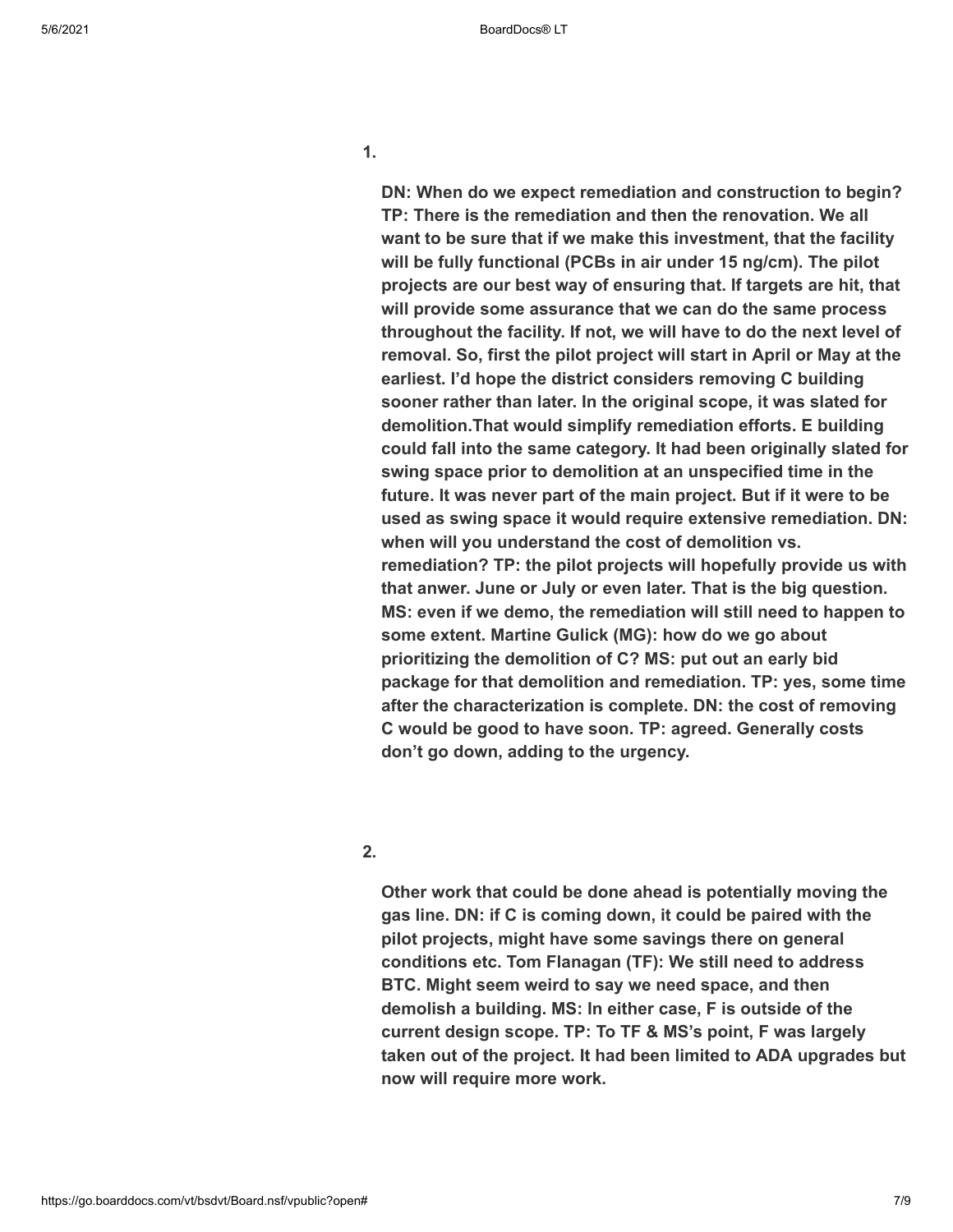**Findings to be presented to BCOC for discussion at 2/18/21 BCOC meeting**

**2.**

**BCOC Member Q&A**

# **1.**

**DN: what is the total SF of the renovation / construction? TP: The total campus is approximately 240,000sf currently, the end product will be approximately 270,000sf**

### **2.**

**MG: It does feel as though we are in a holding pattern while we await test results. TP: Agreed. Once the PCB issue came to light, we started meeting weekly with the state agencies. We then added a technical meeting as well. We are now awaiting those results, and cancelled the next couple weeks of meetings. MG: and the state won't raise that 15 nanogram per cubic meter level? TP: No, they won't budge. TF: right. The agencies clearly indicated that is the number and it isn't moving. They do averaging in some cases. TP: The final number will determine the ongoing O&M requirements. DN: Is the 15ng/cm³ threshold different for different uses? MS: That number is based on a teacher being in the building for 200 days a year, 9 hours a day, for 30 years.TF: bottom line is, we can't have levels above 15ng/cm³ when this project is complete. DN: if that isn't achievable… could the facility be repurposed at all? TP: good thought. TF: big decisions to be made this summer. TP: I asked if the preliminary test results might give us a good indication, but no, there are too many variables. We won't know if it's possible to get the spaces below the threshold, until we do** the pilot projects. TP: MS, I think we asked WT to include the demolition of E as an alternate **correct? MS: yes. TP: And that would be a post abatement cost. So we'd have to add the cost of remediation prior to demolition. KS: Do we have the funding to do that now? NL: We do have a good deal of money from the bond. We took out about \$20m. TP: Technically the money is there for C, but E was not included in the project scope. NL: Right. Any new elements in the project will come at a cost somewhere else. I don't think there'd be an issue making E's demolition part of the scope.**